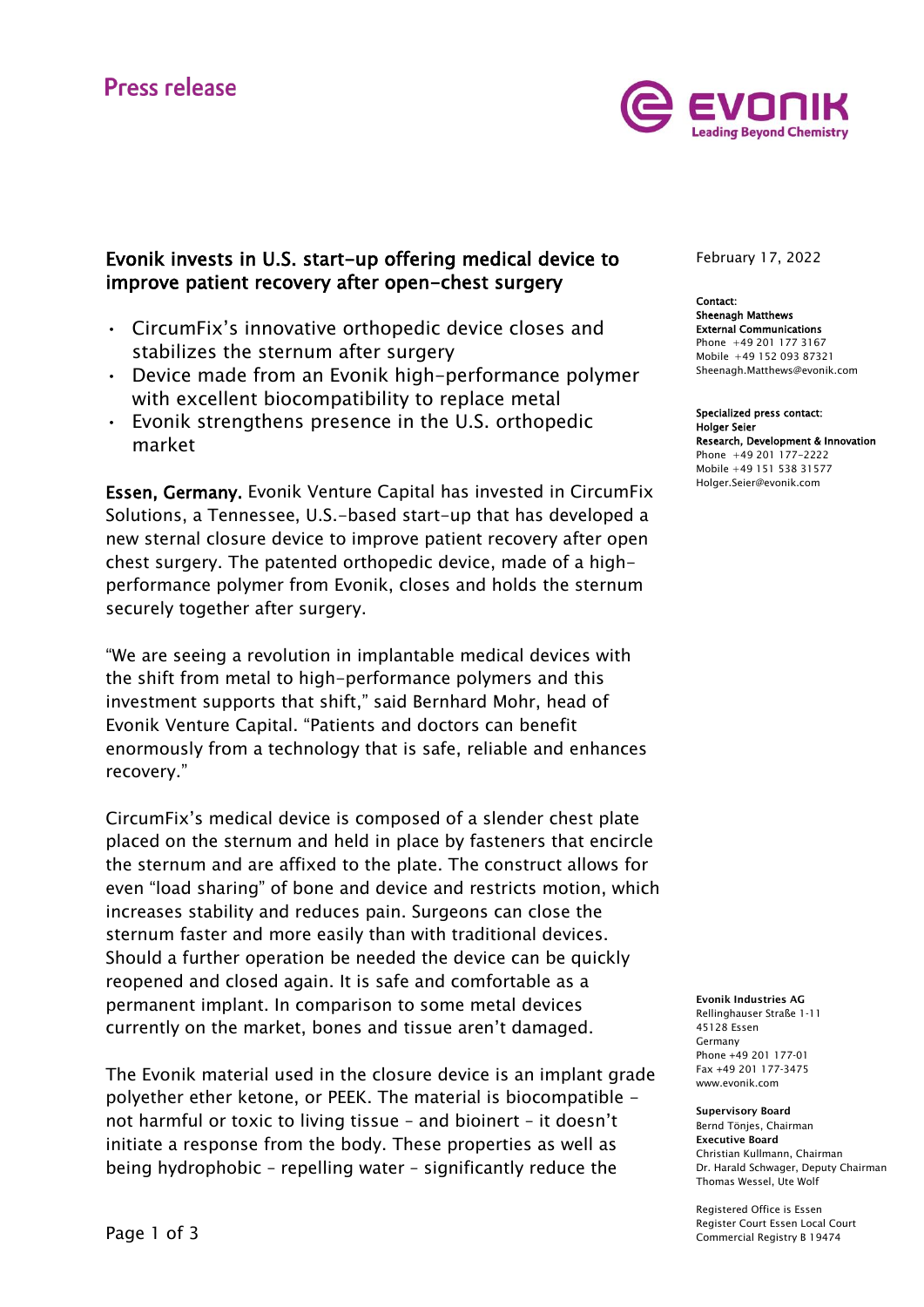

chance of infection. Being made from PEEK polymer means that the device is transparent to x-rays and therefore doesn't interfere with post-surgical diagnostics.

"The investment will deepen our relationships across the medical technology industry and with engineering companies," said Marc Knebel, head of Medical Systems at Evonik. "At the same time, we can reach U.S. clinical experts in orthopedics, many of whom are less aware of PEEK as an alternative to titanium and stainless steel."

The U.S. sternal closure device market was estimated at \$1.4 billion for 2021 with more than 700,000 procedures performed per year. The market is expected to grow at a compound annual growth rate of 5 percent reaching \$1.9 billion by 2026.

The investment will allow Evonik to build on expertise already acquired in implant-grade high-performance polymers. PEEK is already used in spine, skull, jaw and face surgery as well as orthopedics and has high potential to be used in other medical applications.

Circumfix Solution, Inc. founders Louis Houff and Ken Richardson have more than 50 years combined experience in orthopedic sales, marketing, product development and senior leadership roles. They founded the company in 2020 recognising the need for improved sternum closure techniques and materials. Houff first conceived of the novel bone fixation and healing concept in 2012 and received his first patent in 2017.

"We are making great progress towards the goal of improving patient recovery," said Houff, who is also chief executive officer of CircumFix. "With support from Evonik, we will be able to further drive business development forward."

Evonik markets its high-performance polymer Polyether ether ketone under the name VESTAKEEP®.